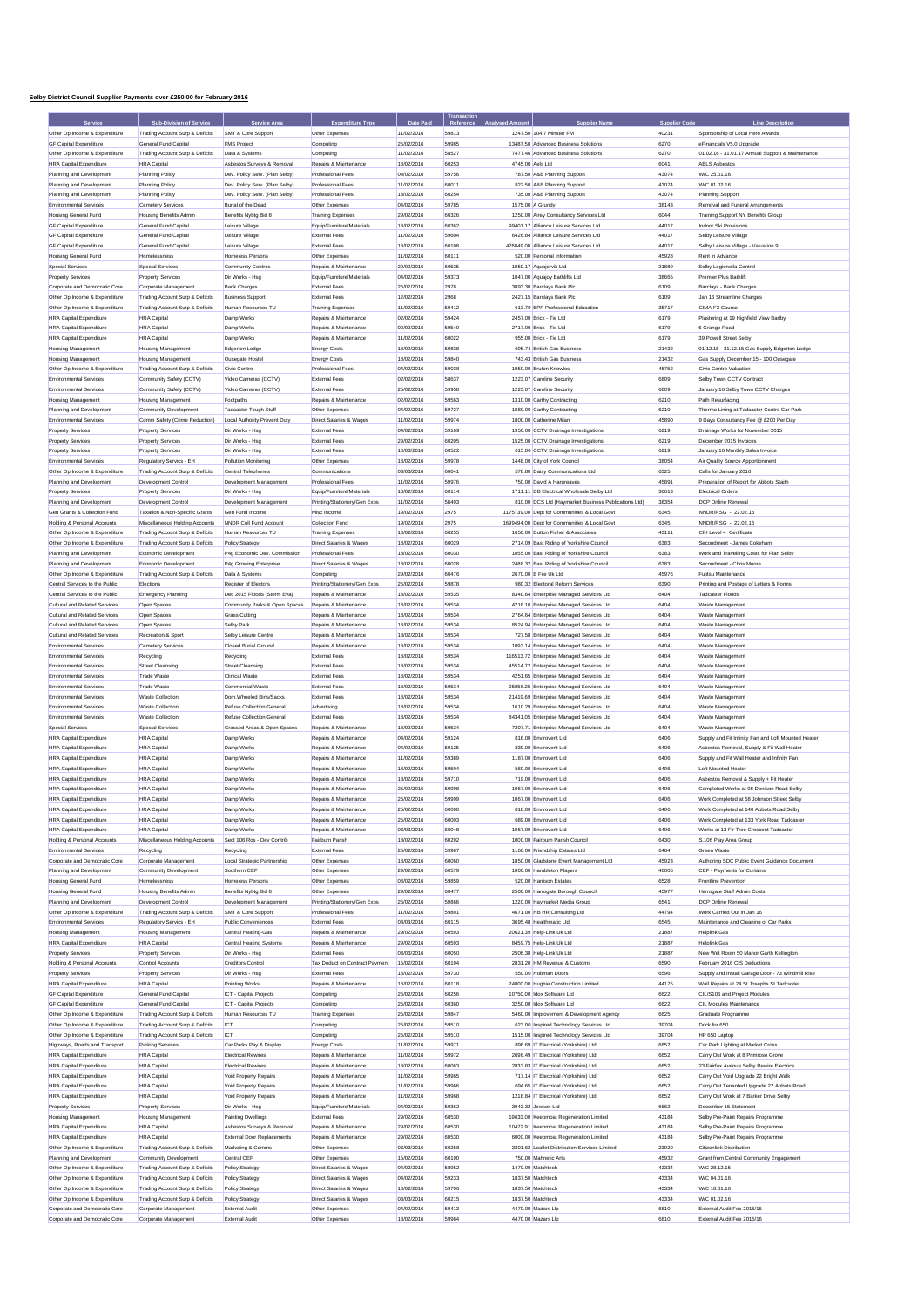| <b>Environmental Services</b>                                  |                                                                    |                                    |                                                               |                          |                |                                                                                  |                |                                                    |
|----------------------------------------------------------------|--------------------------------------------------------------------|------------------------------------|---------------------------------------------------------------|--------------------------|----------------|----------------------------------------------------------------------------------|----------------|----------------------------------------------------|
|                                                                | Regulatory Servics - EH                                            | Pest Control                       | <b>External Fees</b>                                          | 03/03/2016               | 60056          | 1300.38 M J Backhouse                                                            | 6097           | Rat Jobs in Domestic Premises Feb 16               |
| Planning and Development                                       | Planning Policy                                                    | Dev. Policy Serv. (Plan Selby)     | Professional Fees                                             | 02/02/2016               | 59737          | 2000.00 Mr Alan Evans                                                            | 26410          | Site Allocations and Policies Plan                 |
| <b>HRA Capital Expenditure</b>                                 | <b>HRA</b> Capital                                                 | <b>Housing Development Schemes</b> | Repairs & Maintenance                                         | 04/02/2016               | 59856          | 3000.00 Personal Information                                                     | 45822          | Home Loss Payment                                  |
| Planning and Development                                       | Development Control                                                | Development Management             | Printing/Stationery/Gen Exps                                  | 11/02/2016               | 59981          | 697.00 Personal Information                                                      | 45893          | Compensation Payment                               |
| <b>HRA Capital Expenditure</b>                                 | <b>HRA</b> Capital                                                 | Housing Development Schemes        | Repairs & Maintenance                                         | 01/02/2016               | 59512          | 5300.00 Personal Information                                                     | 45812          | Home Loss Payment                                  |
| Corporate and Democratic Core                                  | Corporate Management                                               | Customer & Community Project       | Direct Salaries & Wages                                       | 11/02/2016               | 59501          | 2160.00 Mrs K Frost                                                              | 45524          | Consultancy Fees                                   |
| Corporate and Democratic Core                                  | Corporate Management                                               | Customer & Community Project       | Direct Salaries & Wages                                       | 29/02/2016               | 60587          | 2160.00 Mrs K Frost                                                              | 45524          | Consultancy Fees                                   |
| Corporate and Democratic Core                                  | Corporate Management                                               | Local Strategic Partnership        | Direct Salaries & Wages                                       | 11/02/2016               | 59869          | 2700.00 Mrs K Frost                                                              | 45524          | Consultancy Fees                                   |
| Planning and Development                                       | Development Control                                                | Development Management             | Misc Income                                                   | 29/02/2016               | 60576          | 760.00 Ms Mekyla Osbourne                                                        | 46004          | Refund for App 2016/0065/OUT                       |
| Central Services to the Public                                 | <b>Emergency Planning</b>                                          | Dec 2015 Floods (Storm Eva)        | <b>Fxternal Fees</b>                                          | 10/03/2016               | 60260          | 850.00 Mytum & Selby Waste Recycling Ltd                                         | 6843           | Collection of Bulk Waste Containers                |
|                                                                |                                                                    |                                    |                                                               |                          |                |                                                                                  |                |                                                    |
| <b>Environmental Services</b>                                  | <b>Street Cleansing</b>                                            | <b>Street Cleansing</b>            | External Fees                                                 | 10/03/2016               | 60261          | 850.00 Mytum & Selby Waste Recycling Ltd                                         | 6843           | Collection of Bulk Waste Containers                |
| Planning and Development                                       | Community Development                                              | Central CER                        | Other Expenses                                                | 15/02/2016               | 60188          | 1000.00 Naturewood Selby Toddler Group                                           | 45930          | Grant for First Year of Toddler Group              |
| Planning and Development                                       | Planning Policy                                                    | Dev. Policy Serv. (Plan Selby)     | <b>Professional Fees</b>                                      | 25/02/2016               | 59848          | 6000.00 Neil Allen Associates Ltd                                                | 44349          | Indoor and Outdoor Sports Strategy                 |
| Other Op Income & Expenditure                                  | Trading Account Surp & Deficits                                    | <b>ICT</b>                         | Computing                                                     | 25/02/2016               | 59532          | 801.61 Netcentrix                                                                | 26614          | Quote ref SDC014- Server Maintenance               |
| <b>HRA Capital Expenditure</b>                                 | <b>HRA</b> Capital                                                 | Central Heating Systems            | Repairs & Maintenance                                         | 04/02/2016               | 59778          | 5472.36 Northern Gas Networks Ltd                                                | 34757          | New Gas Supply - Nanny Lane                        |
| <b>HRA Capital Expenditure</b>                                 | <b>HRA</b> Capital                                                 | Central Heating Systems            | Repairs & Maintenance                                         | 29/02/2016               | 60528          | 583.00 Northern Gas Networks Ltd                                                 | 34757          | New Gas Supply for 7 Curson Terrace Cliffe         |
| <b>Housing Management</b>                                      | <b>Housing Management</b>                                          | Hsg.Gen.Management                 | Computing                                                     | 18/02/2016               | 59516          | 4530.58 Northgate Information Solutions                                          | 6890           | Support and Maintenance                            |
| Other Op Income & Expenditure                                  | Trading Account Surp & Deficits                                    | Data & Systems                     | Computing                                                     | 02/02/2016               | 58638          | 767.25 Northgate Information Solutions                                           | 6890           | Support and Maintenance                            |
| <b>GF Capital Expenditure</b>                                  | General Fund Capital                                               | ICT - Capital Projects             | Computing                                                     | 18/02/2016               | 59872          | 5225.00 Northgate Public Services Uk Ltd                                         | 26165          | PARIS Internet Payments Pages                      |
| Central Services to the Public                                 | Local Land Charges                                                 | <b>Land Charges</b>                | <b>External Fees</b>                                          | 04/02/2016               | 59774          | 1810.20 North Yorkshire County Council                                           | 6902           | Land Search Charges for October 15                 |
|                                                                |                                                                    |                                    |                                                               |                          |                |                                                                                  |                |                                                    |
| Central Services to the Public                                 | Local Land Charges                                                 | <b>Land Charges</b>                | External Fees                                                 | 11/02/2016               | 59875          | 967.40 North Yorkshire County Council                                            | 6902           | Land Search Charges for December 15                |
| Central Services to the Public                                 | Local Land Charges                                                 | <b>Land Charges</b>                | External Fees                                                 | 29/02/2016               | 60342          | 1496.30 North Yorkshire County Council                                           | 6902           | Land Search Charges - November 15                  |
| <b>Fnvironmental Services</b>                                  | <b>Trade Waste</b>                                                 | Commercial Waste                   | <b>External Fees</b>                                          | 29/02/2016               | 60340          | 15217.81 North Yorkshire County Council                                          | 6902           | Trade Waste Disposal - December 15                 |
| Holding & Personal Accounts                                    | Miscellaneous Holding Accounts                                     | C. Tax Payers Coll Fund Account    | NYCC Precept                                                  | 15/02/2016               | 60236          | 2669011.00 North Yorkshire County Council                                        | 32208          | NYCC Precept - 17.02.16                            |
| Holding & Personal Accounts                                    | Miscellaneous Holding Accounts                                     | Elections Holding Account          | Other Expenses                                                | 11/02/2016               | 59964          | 2600.00 North Yorkshire County Council                                           | 6902           | Election Payroll Services for 2015/2016            |
| <b>Holding &amp; Personal Accounts</b>                         | Miscellaneous Holding Accounts                                     | NNDR Payers Coll Fund (Old)        | NNDR Pool Contribution                                        | 15/02/2016               | 60196          | 318528.00 North Yorkshire County Council                                         | 32208          | <b>NYCC Retained NNDR</b>                          |
| Other Op Income & Expenditure                                  | Trading Account Surp & Deficits                                    | Central Telephones                 | Communications                                                | 04/02/2016               | 59845          | 11911.44 North Yorkshire County Council                                          | 6902           | Phone Service Charge                               |
| Other Op Income & Expenditure                                  | Trading Account Surp & Deficits                                    | Human Resources TU                 | <b>External Fees</b>                                          | 11/02/2016               | 59603          | 9240.00 North Yorkshire County Council                                           | 6902           | Health & Safety Support Service                    |
| Other Op Income & Expenditure                                  | Trading Account Surp & Deficits                                    | SMT & Core Support                 | Professional Fees                                             | 04/02/2016               | 59544          | 780.00 North Yorkshire County Council                                            | 6902           | HR Advisor Time Re: Pay Costings Senior Management |
| Planning and Development                                       | Development Control                                                | Development Management             | Advertising                                                   | 11/02/2016               | 59873          | 1221.87 North Yorkshire County Council                                           | 6902           | Press Notices 03 12 15 - 10 12 15                  |
|                                                                |                                                                    | Development Managemen              |                                                               |                          |                |                                                                                  |                | Press Notices 09.12.15 - 17.12.15                  |
| Planning and Development                                       | Development Control                                                |                                    | Advertising                                                   | 11/02/2016               | 59874          | 1035.68 North Yorkshire County Council<br>1582 66 North Yorkshire County Council | 6902           |                                                    |
| Planning and Development                                       | Development Control                                                | Development Management             | Advertising                                                   | 11/02/2016               | 59960          |                                                                                  | 6902           | Press Notices 13.01.16 - 14.01.16                  |
| Planning and Development                                       | Development Control                                                | Development Management             | Advertising                                                   | 11/02/2016               | 59961          | 1485.82 North Yorkshire County Council                                           | 6902           | Press Notices 20.01.16 - 21.01.16                  |
| Planning and Development                                       | Development Control                                                | Development Management             | Advertising                                                   | 11/02/2016               | 59962          | 790.91 North Yorkshire County Council                                            | 6902           | Press Notices 27.01.16 - 28.01.16                  |
| Holding & Personal Accounts                                    | Miscellaneous Holding Accounts                                     | C. Tax Pavers Coll Fund Account    | NYFRA Precept                                                 | 15/02/2016               | 60238          | 156724.00 North Yorkshire Fire & Rescue                                          | 32207          | NYFRA 17.02.16                                     |
| Holding & Personal Accounts                                    | Miscellaneous Holding Accounts                                     | NNDR Payers Coll Fund (Old)        | NNDR Pool Contribution                                        | 15/02/2016               | 60195          | 35392.00 North Yorkshire Fire & Rescue                                           | 32207          | <b>Retained Business Rates</b>                     |
| Holding & Personal Accounts                                    | Miscellaneous Holding Accounts                                     | C. Tax Payers Coll Fund Account    | NYPA Precept                                                  | 15/02/2016               | 60237          | 516269.00 North Yorkshire PCC                                                    | 32209          | NYPCC Precent 17.02.16                             |
| Other Op Income & Expenditure                                  | Trading Account Surp & Deficits                                    | Access Selby - Contact Centre      | <b>Energy Costs</b>                                           | 29/02/2016               | 60456          | 1118.05 Npower Ltd                                                               | 6917           | 8-10 Market Cross Selby                            |
| Special Services                                               | Special Services                                                   | Community Centres                  | <b>Energy Costs</b>                                           | 04/02/2016               | 59236          | 932.20 Npower Ltd                                                                | 6917           | Communal Electricity Supply St Wilfrids            |
| Special Services                                               | Special Services                                                   | Community Centres                  |                                                               | 04/02/2016               | 59239          | 650.45 Noower Ltd                                                                | 6917           | Electricity Supply Rosemary House, Rosemary Court  |
|                                                                |                                                                    |                                    | <b>Energy Costs</b>                                           |                          |                |                                                                                  |                |                                                    |
| Special Services                                               | Special Services                                                   | Community Centres                  | <b>Energy Costs</b>                                           | 04/02/2016               | 59240          | 646.53 Npower Ltd                                                                | 6917           | Electricity Supply Rosemary House, Rosemary Court  |
| Special Services                                               | Special Services                                                   | Community Centres                  | <b>Energy Costs</b>                                           | 04/02/2016               | 59243          | 1337.61 Noower Ltd                                                               | 6917           | Laurie Backhouse Court Selby                       |
| Special Services                                               | Special Services                                                   | Community Centres                  | <b>Energy Costs</b>                                           | 04/02/2016               | 59244          | 1497.89 Noower Ltd                                                               | 6917           | Electricity - Laurie Backhouse Court               |
| Special Services                                               | Special Services                                                   | Community Centres                  | <b>Energy Costs</b>                                           | 04/02/2016               | 59270          | 3647.73 Npower Ltd                                                               | 6917           | Calcaria House Windmill Rise Tadcaster             |
| Special Services                                               | Special Services                                                   | Community Centres                  | <b>Energy Costs</b>                                           | 29/02/2016               | 60351          | 1103.17 Noower Ltd                                                               | 6917           | St Wilfrids Court                                  |
| Other Op Income & Expenditure                                  | Trading Account Surp & Deficits                                    | <b>ICT</b>                         | Computing                                                     | 25/02/2016               | 59973          | 1829.10 One Source IT Limited                                                    | 45837          | HP Hardware Support - ESXI                         |
| Housing Management                                             | <b>Housing Management</b>                                          | Painting Dwellings                 | <b>External Fees</b>                                          | 29/02/2016               | 60479          | 684.25 Owan Ltd                                                                  | 6943           | Quantity Surveying Service                         |
| <b>HRA Capital Expenditure</b>                                 | <b>HRA</b> Capital                                                 | <b>Bathroom Replacements</b>       | Repairs & Maintenance                                         | 29/02/2016               | 60479          | 505.75 Owan Ltd                                                                  | 6943           | Quantity Surveying Service                         |
| <b>HRA Capital Expenditure</b>                                 | <b>HRA</b> Capital                                                 | Central Heating Systems            | Repairs & Maintenance                                         | 29/02/2016               | 60479          | 1190.00 Owan Ltd                                                                 | 6943           | Quantity Surveying Service                         |
| <b>Property Services</b>                                       | <b>Property Services</b>                                           | Dir Works - Hsg                    | External Fees                                                 | 18/02/2016               | 60361          | 988.50 Owan Ltd                                                                  | 6943           | Marshcroft Flood Damage                            |
|                                                                |                                                                    |                                    |                                                               |                          |                |                                                                                  |                |                                                    |
| <b>Property Services</b>                                       | <b>Property Services</b>                                           | Dir Works - Hsg                    | <b>External Fees</b>                                          | 29/02/2016               | 60479          | 803.25 Owan Ltd                                                                  | 6943           | Quantity Surveying Service                         |
| <b>Property Services</b>                                       | <b>Property Services</b>                                           | Dir Works - Hsa                    | <b>External Fees</b>                                          | 04/02/2016               | 59542          | 1093.60 Paul Harrison Building and Property Repairs                              | 6531           | 8 Grove Crescent                                   |
| <b>Property Services</b>                                       | <b>Property Services</b>                                           | Dir Works - Hsg                    | <b>External Fees</b>                                          | 18/02/2016               | 60014          | 2099.00 Paul Harrison Building and Property Repairs                              | 6531           | West Acres Garage Site Byram                       |
| <b>Property Services</b>                                       | <b>Property Services</b>                                           | Dir Works - Hsg                    | External Fees                                                 | 18/02/2016               | 60015          | 1830.00 Paul Harrison Building and Property Repairs                              | 6531           | Garages Eversley Mount Sherburn                    |
| <b>Property Services</b>                                       | <b>Property Services</b>                                           | Dir Works - Hsa                    | External Fees                                                 | 11/02/2016               | 59711          | 501.54 Prism Medical Uk                                                          | 41970          | Servicing of Stairlifts                            |
| Other Op Income & Expenditure                                  | Trading Account Surp & Deficits                                    | <b>ICT</b>                         | Professional Fees                                             | 25/02/2016               | 59810          | 916.75 Razorblue Ltd                                                             | 27684          | IT Infrastructure Support                          |
| Other Op Income & Expenditure                                  | Trading Account Surp & Deficits                                    | Access Selby - Contact Centre      |                                                               |                          |                |                                                                                  |                |                                                    |
|                                                                |                                                                    |                                    | Repairs & Maintenance                                         | 25/02/2016               | 59791          | 1105.40 Regional and Air Conditioning Services Ltd                               | 42481          | Upstairs Kitchen Air Conditioning Unit             |
| <b>Environmental Services</b>                                  |                                                                    | Local Authority Prevent Duty       | Direct Salaries & Wages                                       | 11/02/2016               | 59975          | 1200.00 Richard Abbott                                                           | 45333          | 4 Day Project Lead @ £300 Per Day                  |
|                                                                | Comm Safety (Crime Reduction)                                      |                                    |                                                               |                          |                | 536.27 R N E Electrical Contractors                                              |                |                                                    |
| <b>Housing Management</b>                                      | <b>Housing Management</b>                                          | Footpaths                          | Repairs & Maintenance                                         | 25/02/2016               | 59787          |                                                                                  | 7081           | 3 The Close, 1 Northfield Close                    |
| <b>HRA Capital Expenditure</b>                                 | <b>HRA</b> Capital                                                 | Central Heating Systems            | Repairs & Maintenance                                         | 25/02/2016               | 59787          | 2980.03 R N E Electrical Contractors                                             | 7081           | 3 The Close, 1 Northfield Close                    |
| <b>HRA Capital Expenditure</b>                                 | <b>HRA</b> Capital                                                 | Central Heating Systems            | Repairs & Maintenance                                         | 25/02/2016               | 59788          | 4634.81 R N E Electrical Contractors                                             | 7081           | Various Electrical Works                           |
| <b>HRA Capital Expenditure</b>                                 | <b>HRA</b> Canital                                                 | <b>Electrical Rewires</b>          | Repairs & Maintenance                                         | 25/02/2016               | 59788          | 3418.47 R N E Electrical Contractors                                             | 7081           | Various Electrical Works                           |
| Other Op Income & Expenditure                                  | Trading Account Surp & Deficits                                    | Postage Account                    | Communications                                                | 18/02/2016               | 59605          | 967.04 Royal Mail Group Plo                                                      | 7100           | Post                                               |
| <b>HRA Capital Expenditure</b>                                 | <b>HRA</b> Capital                                                 | Housing Development Schemes        | Repairs & Maintenance                                         | 04/02/2016               | 59850          | 5240.00 Personal Information                                                     | 45576          | Home Loss Payment                                  |
| Other Op Income & Expenditure                                  | Trading Account Surp & Deficits                                    | Legal Services                     | Legal Fees                                                    | 04/02/2016               | 59030          | 3500.00 Ryden                                                                    | 45747          | Market Valuation of 1 & 2 Hurricane Way            |
| Central Services to the Public                                 | Local Tax Collection                                               | Council Tax Collection             | <b>External Fees</b>                                          | 05/02/2016               | 2959           | 859.78 Santander                                                                 | 6052           | Jan 16 Cta                                         |
| Housing Management                                             | <b>Housing Management</b>                                          | <b>Rent Project</b>                | <b>Fxternal Fees</b>                                          | 05/02/2016               | 2956           | 852.91 Santander                                                                 | 6052           | Jan 16 Rents                                       |
| Planning and Development                                       | Community Development                                              | Community Engagement Forums        | Other Expenses                                                | 04/02/2016               | 59867          | 10000.00 Selby District AVS                                                      | 7159           | Stronger Communities Grant Payment                 |
| Other Op Income & Expenditure                                  | Trading Account Surp & Deficits                                    | Human Resources TU                 | Professional Fees                                             | 11/02/2016               | 59864          | 700.00 Selby Healthcare Ltd                                                      | 31239          | OH Assessments x5                                  |
|                                                                |                                                                    |                                    |                                                               |                          |                |                                                                                  |                |                                                    |
| Planning and Development                                       | Community Development                                              | Western CEF                        | Other Expenses                                                | 01/02/2016               | 59729          | 928.99 Sherburn in Elmet Camera Club                                             | 45854          | Grant for Replacement Equipment                    |
| Planning and Development                                       | Community Development                                              | Western CEF                        | Other Expenses                                                | 11/02/2016               | 59982          | 1000.00 Sherburn in Elmet Parish Council                                         | 7199           | Grant towards Defibrillator Project                |
| <b>HRA Capital Expenditure</b>                                 | <b>HRA</b> Canital                                                 | Void Property Repairs              | Repairs & Maintenance                                         | 02/02/2016               | 59420          | 749.00 Sherwood Property Building Services                                       | 35336          | Work Completed at 15 Fairfax Avenue Selby          |
| <b>HRA Capital Expenditure</b>                                 | <b>HRA</b> Capital                                                 | Void Property Repairs              | Repairs & Maintenance                                         | 02/02/2016               | 59422          | 519.00 Sherwood Property Building Services                                       | 35336          | Work Completed at 12 Top Fold Fairburn             |
| <b>Property Services</b>                                       | <b>Property Services</b>                                           | Dir Works - Hsg                    | External Fees                                                 | 02/02/2016               | 59417          | 1700.00 Sherwood Property Building Services                                      | 35336          | Work Completed at 3 Shireburn Grove, Selby         |
| <b>Property Services</b>                                       | <b>Property Services</b>                                           | Dir Works - Hsg                    | <b>External Fees</b>                                          | 02/02/2016               | 59418          | 680.00 Sherwood Property Building Services                                       | 35336          | Work Completed at 8 Viking Drive Riccall           |
| <b>Property Services</b>                                       | <b>Property Services</b>                                           | Dir Works - Hsg                    | <b>External Fees</b>                                          | 02/02/2016               | 59421          | 995.00 Sherwood Property Building Services                                       | 35336          | Work Completed at 16 Whitefield Bungalows          |
| <b>Property Services</b>                                       | <b>Property Services</b>                                           | Dir Works - Hsn                    | External Fees                                                 | 04/02/2016               | 59419          | 4100.00 Sherwood Property Building Services                                      | 35336          | Charges for Work at 38 Charles Street Selby        |
| <b>Housing Management</b>                                      | <b>Housing Management</b>                                          | Fencing - Planned                  | Repairs & Maintenance                                         | 11/02/2016               | 59395          | 860.00 Simon Calvert Contractors Ltd                                             | 44422          | Hedge Cutting / Install Fencing 5 River Close      |
| <b>Housing Management</b>                                      | <b>Housing Management</b>                                          | Fencing - Planned                  | Repairs & Maintenance                                         | 11/02/2016               | 59397          | 625.00 Simon Calvert Contractors Ltd                                             | 44422          | Supply and Install Fencing - 20a East Acres        |
| <b>Housing Management</b>                                      | <b>Housing Management</b>                                          | Fencing - Planned                  | Repairs & Maintenance                                         | 18/02/2016               | 59398          | 600.00 Simon Calvert Contractors Ltd                                             | 44422          | Supply and Install Fencing - 45b Byram Park Road   |
| <b>Housing Management</b>                                      | <b>Housing Management</b>                                          | Footpaths                          | Repairs & Maintenance                                         | 03/03/2016               | 60106          | 600.00 Simon Calvert Contractors Ltd                                             | 44422          | 3 Howden Road Osgodby                              |
| <b>HRA Capital Expenditure</b>                                 | <b>HRA</b> Capital                                                 | Fencing Programme                  | Repairs & Maintenance                                         | 11/02/2016               | 59401          | 540.00 Simon Calvert Contractors Ltd                                             | 44422          | Supply and Fit Fencing - 15 Sand Lane              |
|                                                                | <b>HRA</b> Capital                                                 |                                    | Repairs & Maintenance                                         | 11/02/2016               | 59402          | 545.00 Simon Calvert Contractors Ltd                                             | 44422          |                                                    |
| <b>HRA Capital Expenditure</b>                                 |                                                                    | Fencing Programme                  | Repairs & Maintenance                                         | 18/02/2016               | 59400          | 625.00 Simon Calvert Contractors Ltd                                             | 44422          | Supply and Fit Gate/Fencing - 45 Fairfax Avenue    |
| <b>HRA Capital Expenditure</b>                                 | <b>HRA</b> Capital                                                 | Fencing Programme                  |                                                               |                          |                |                                                                                  |                | Supply and Fit Fencing - 28 Highfield Villas       |
| <b>Property Services</b>                                       | <b>Property Services</b>                                           | Dir Works - Hsg                    | <b>Fxternal Fees</b>                                          | 03/03/2016               | 60072          | 600.00 Simon Calvert Contractors Ltd                                             | 44422          | 50 Chapel Street Hambleton Fencing                 |
| <b>Property Services</b>                                       | <b>Property Services</b>                                           | Dir Works - Hsg                    | External Fees                                                 | 03/03/2016               | 60073          | 800.00 Simon Calvert Contractors Ltd                                             | 44422          | 65a West Acres Fencing                             |
| <b>Property Services</b>                                       | <b>Property Services</b>                                           | Dir Works - Hsa                    | External Fees                                                 | 03/03/2016               | 60080          | 550.00 Simon Calvert Contractors Ltd.                                            | 44422          | 6 Roe Lane                                         |
| <b>Property Services</b>                                       | <b>Property Services</b>                                           | Dir Works - Hsg                    | <b>External Fees</b>                                          | 03/03/2016               | 60081          | 665.00 Simon Calvert Contractors Ltd                                             | 44422          | 16 Oaklands Crescent                               |
| <b>Property Services</b>                                       | <b>Property Services</b>                                           | Dir Works - Hsg                    | External Fees                                                 | 03/03/2016               | 60094          | 3100.00 Simon Calvert Contractors Ltd                                            | 44422          | New Belmont Brotherton                             |
| <b>Property Services</b>                                       | <b>Property Services</b>                                           | Dir Works - Hsg                    | <b>External Fees</b>                                          | 03/03/2016               | 60098          | 700.00 Simon Calvert Contractors Ltd                                             | 44422          | 122 Springfield Road                               |
| <b>Property Services</b>                                       | <b>Property Services</b>                                           | Dir Works - Hsg                    | <b>External Fees</b>                                          | 03/03/2016               | 60101          | 2205.00 Simon Calvert Contractors Ltd                                            | 44422          | 26 Mill Lane Fencing and Removal of Tree           |
| <b>Property Services</b>                                       | <b>Property Services</b>                                           | Dir Works - Hsa                    | <b>External Fees</b>                                          | 03/03/2016               | 60102          | 1350.00 Simon Calvert Contractors Ltd                                            | 44422          | 21 Landing Lane Fencing and Hedge Removal          |
| <b>Property Services</b>                                       | <b>Property Services</b>                                           | Dir Works - Hsg                    | <b>External Fees</b>                                          | 03/03/2016               | 60104          | 920.00 Simon Calvert Contractors Ltd                                             | 44422          | 13 Highfield Villas                                |
|                                                                |                                                                    | ICT                                | Computing                                                     |                          |                | 2603.70 Softcat Limited                                                          | 31771          |                                                    |
| Other Op Income & Expenditure                                  | Trading Account Surp & Deficits                                    |                                    | <b>Professional Fees</b>                                      | 18/02/2016               | 57607<br>60573 |                                                                                  |                | Veeam Annual Maintenance Renewal                   |
| Other Op Income & Expenditure                                  | Trading Account Surp & Deficits                                    | SMT & Core Support                 |                                                               | 03/03/2016               |                | 1875.00 Solace Enterprises                                                       | 7235           | Recruitment Support for Heads of Service           |
| <b>Housing General Fund</b>                                    | <b>Housing Strategy</b>                                            | P4g Strategic Dev Sites            | <b>Professional Fees</b>                                      | 18/02/2016               | 60042          | 1654.93 Spawforths                                                               | 21478          | Urbanism Church Fenton Framework                   |
| Planning and Development                                       | Community Development                                              | Tadcaster & Villages CEF           | Other Expenses                                                | 11/02/2016               | 59805          | 1333.32 Tadcaster & Rural Community Interest Company                             | 40494          | CEF Support                                        |
| <b>Property Services</b>                                       | <b>Property Services</b>                                           | Dir Works - Hsg                    | External Fees                                                 | 25/02/2016               | 59814          | 888.00 T A M Loughlin                                                            | 6779           | Scaffolding at 2 Marsh Houses, Brotherton          |
| <b>Property Services</b>                                       | <b>Property Services</b>                                           | Dir Works - Hsg                    | Equip/Furniture/Materials                                     | 15/03/2016               | 60358          | 1333.00 Tetra Consulting Limited                                                 | 45750          | Tetra Ladder Systems                               |
| <b>Environmental Services</b>                                  | Recycling                                                          | Recycling                          | <b>External Fees</b>                                          | 11/02/2016               | 59865          | 1873.06 The Maltings Organic Treatment Ltd                                       | 35116          | January Green Waste                                |
| Other Op Income & Expenditure                                  | Trading Account Surp & Deficits                                    | Enforcement                        | Direct Salaries & Wages                                       | 18/02/2016               | 59715          | 1184.40 The Oyster Partnership Ltd                                               | 43921          | W/E 17.01.16                                       |
| Other Op Income & Expenditure                                  | Trading Account Surp & Deficits                                    | Enforcement                        | <b>Direct Salaries &amp; Wages</b>                            | 25/02/2016               | 59771          | 1186.80 The Ovster Partnership Ltd                                               | 43921          | W/E 24.01.16                                       |
| Other Op Income & Expenditure                                  | Trading Account Surp & Deficits                                    | Enforcement                        | Direct Salaries & Wages                                       | 03/03/2016               | 60026          | 1214.40 The Oyster Partnership Ltd                                               | 43921          | W/C 25.01.16                                       |
| Other Op Income & Expenditure                                  | Trading Account Surp & Deficits                                    | Enforcement                        | <b>Direct Salaries &amp; Wages</b>                            | 03/03/2016               | 60225          | 884.70 The Oyster Partnership Ltd                                                | 43921          | W/C 01.02.16                                       |
|                                                                |                                                                    |                                    | <b>Direct Salaries &amp; Wages</b>                            |                          | 59602          |                                                                                  |                | W/E 17.01.16                                       |
| Other Op Income & Expenditure                                  | Trading Account Surp & Deficits                                    | Planning                           |                                                               | 18/02/2016               |                | 1672.45 The Oyster Partnership Ltd                                               | 43921          |                                                    |
| Other Op Income & Expenditure                                  | Trading Account Surp & Deficits                                    | Planning                           | Direct Salaries & Wager                                       | 18/02/2016               | 59716          | 2480.41 The Oyster Partnership Ltd                                               | 43921          | W/E 17.01.16                                       |
| Other Op Income & Expenditure                                  | Trading Account Surp & Deficits                                    | Planning                           | <b>Direct Salaries &amp; Wages</b>                            | 18/02/2016               | 59717          | 2287.00 The Oyster Partnership Ltd                                               | 43921          | W/E 01.01.16                                       |
| Other Op Income & Expenditure                                  | Trading Account Surp & Deficits                                    | Planning                           | Direct Salaries & Wages                                       | 25/02/2016               | 59769          | 1675.55 The Oyster Partnership Ltd                                               | 43921          | W/E 24.01.16                                       |
| Other Op Income & Expenditure                                  | Trading Account Surp & Deficits                                    | Planning                           | Direct Salaries & Wages                                       | 25/02/2016               | 59772          | 2644.00 The Oyster Partnership Ltd                                               | 43921          | W/E 24.01.16                                       |
| Other Op Income & Expenditure<br>Other Op Income & Expenditure | Trading Account Surp & Deficits<br>Trading Account Surp & Deficits | Planning<br>Planning               | <b>Direct Salaries &amp; Wager</b><br>Direct Salaries & Wages | 03/03/2016<br>03/03/2016 | 60023<br>60024 | 2245.00 The Oyster Partnership Ltd<br>1702.67 The Oyster Partnership Ltd         | 43921<br>43921 | W/C 25.01.16<br>W/C 25.01.16                       |